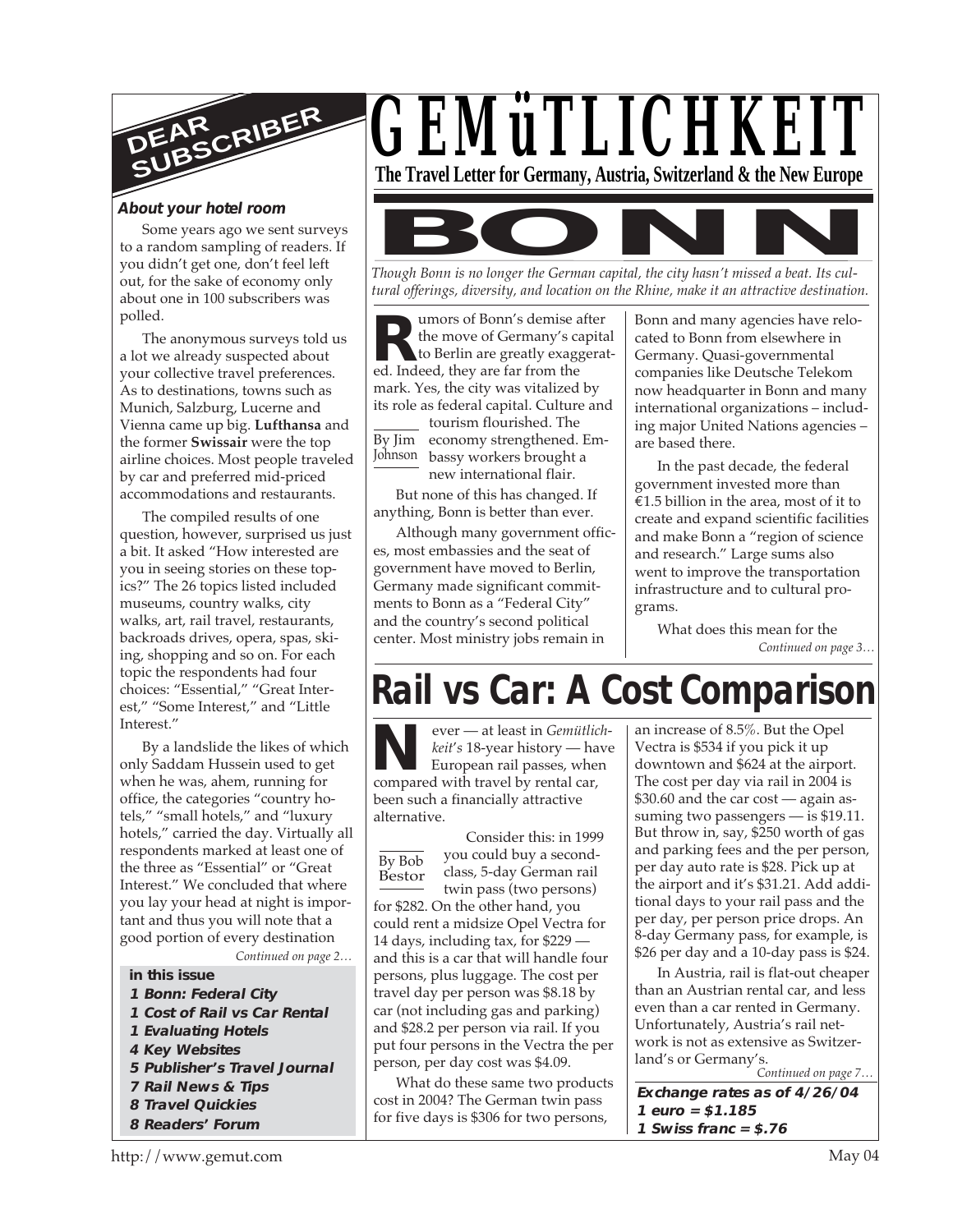#### http://www.gemut.com

#### *DEAR SUBSCRIBER Continued from page 1*

story deals with lodging options. A substantial portion of every research trip taken by my wife, Liz, and me, and our main writers Jim Johnson and Mark Honan, is devoted to inspecting accommodations. Of course, you can't really know a hotel until you've spent a night there, so we are forever packing up and moving on to the next one. In the last 20 years I estimate having personally toured over 800 hotels. Since we usually see at least half a dozen guestrooms at each, often twice that, I consider myself qualified to judge European hotel rooms.

What I am about to tell you will be revealing only in the sense that you may better understand how we rate hotels and what features we consider most important.

First, taken as a whole, the hotels of our three countries are quite good; better, I think, than in the U.S. (Of course it's impossible to make comparisons between a 15-room, familyrun, country hotel with its own restaurant, and our country's hotel chains. The small, family-operated hotel is a category that simply doesn't exist in this country.)

When we rate a hotel "average" for quality — 8 to 11 points out of a possible 20 — it's not a put down. It simply means the hotel is average for its country. (**Tip:** look for hotels where our value rating is higher than the quality rating.)

The ratings key on this page indicates the emphasis we place on the various elements of the hotel experience; guestrooms are weighted at 30%, the same for people and service. Public rooms, facilities, restaurant, location and setting comprise the remaining 40%.

Perhaps greater weight should be given to the room itself. Unless it's a resort hotel you'll probably spend more time in your hotel room than anywhere else on the premises.

Liz and I inspect rooms together, which is good because she places a value on features that I don't — bathroom space for toiletries, for example.

Cleanliness, of course, is basic and essential. It's o.k. for a hotel room to have a feeling of having been lived in, but dings on furniture, threadbare upholstery, spots on carpet, scuff marks on walls and baseboard, dirty tile grout, all send the message that management either isn't paying attention or is unwilling or unable to maintain the property. (Of course, if you're at a place like the beloved **Schloss Haunsperg** near Salzburg, the rugs may be a little worn and some of the furniture may bear a few marks; but that's the charm of getting to live for a brief time among the venerable objects that have been in the von Gernerth family for many generations.)

Here, in order of importance we place on them, are some of the things we seek in a hotel room:

**• Light and air.** Don't give me dark, don't give me stuffy. We're

partial to high ceilings, hardwood floors and plenty of windows. There should be no unpleasant smells.

**• Temperature.** Most hotels rooms in our three countries are not air-conditioned. We note those that catch the afternoon sun in summer and avoid them. (Heating has never been a problem except in Tsingtao, China, where, in early November a couple of years ago the Sheraton Hotel — or the city — still hadn't turned on the central heating.)

**• A place to sit.** Unless we're staying for just one night, we need a couch or a couple of easy chairs with a coffee table. Straight-backed chairs just don't get it done.

**• View.** I'm in Europe and I want to see it. Maybe the reason I never warmed to the popular **König von Ungarn** in Vienna is because we were shown to a room with just one window that opened to an interior atrium. Once in Italy we were given —

*Continued on page 8…*

#### **Using Gemütlichkeit**

• Hotel prices listed are for one night. Discounts are often available for longer stays.

• All hotel prices include breakfast unless otherwise noted.

• Local European telephone area codes carry the "0" required for in-country dialing. To phone establishments from outside the country, such as from the USA, do not dial the first "0".

#### **Logging on to our Website**

Back issues in text format from January 1993, except for the most recent 12, are available free to subscribers only at http://www.gemut.com (click on "Members"). To access the issues enter the user name and password published in this space each month. The new codes are:

User Name: **nnbo** Password: **4176**

# **Vol. 18, No. 4 HOTEL RESTAURANT RATING KEY** *GEMüTLICHKEIT* **May 2004 Rating Scale Rating Scale Rating Scale Rating Scale Rating Scale Scale Scale Rating Scale Scale**

| Publishers:                                           | Robert H. & Elizabeth S. Bestor                                              |
|-------------------------------------------------------|------------------------------------------------------------------------------|
| Editor:                                               | Robert H. Bestor                                                             |
| <b>Senior Wrtier:</b>                                 | Jim Johnson                                                                  |
| Contributors:                                         | Mark Honan, Nikki Goth Itoi                                                  |
| <b>Consulting Editor:</b>                             | <b>Thomas P. Bestor</b>                                                      |
| <b>Subscription Dept:</b>                             | <b>Kurt Steffans</b>                                                         |
| <b>Subscriber Travel Services:</b>                    | Andy Bestor, Laura Riedel                                                    |
|                                                       | Gemütlichkeit (ISSN 10431756) is published 11 times each year by UpCountry   |
|                                                       | Publishing, 288 Ridge Road, Ashland OR 97520. TOLL FREE: 1-800/521-          |
|                                                       | 6722 or 541/488-8462, fax: 541/488-8468, e-mail travel@gemut.com. Web        |
|                                                       | site: www.gemut.com. Subscriptions are \$67 per year for 11 issues. While    |
|                                                       | every effort is made to provide correct information in this publication, the |
| publishers can make no guarantees regarding accuracy. |                                                                              |
|                                                       | <b>POSTMASTER: SEND ADDRESS CHANGES TO:</b>                                  |

Gemütlichkeit, 288 Ridge Road., Ashland OR 97520

# **Restaurant Criteria**

| Rating Scale                 | <b>Scale</b> | Restaurant Criteria        |                  |  |  |  |  |  |
|------------------------------|--------------|----------------------------|------------------|--|--|--|--|--|
| Excellent                    | $16 - 20$    | Food                       | 65%              |  |  |  |  |  |
| Above Average                | 12 - 15      | Service                    | 20%              |  |  |  |  |  |
| Average                      | 8 - 11       | Atmosphere                 | 15%              |  |  |  |  |  |
| Adequate                     | 4 -<br>-7    |                            |                  |  |  |  |  |  |
| Unacceptable                 | 3<br>ი -     |                            |                  |  |  |  |  |  |
| <b>Hotel Rating Criteria</b> |              | <b>Value Rating</b>        | <b>Scale</b>     |  |  |  |  |  |
| People/Service               | 30%          | <b>Outstanding Value</b>   | $-20$<br>17      |  |  |  |  |  |
| Location/Setting             | 15%          | Very Good Value            | $12 - 16$        |  |  |  |  |  |
| Guestrooms                   | 30%          | Average Value              | $-11$<br>9<br>ä, |  |  |  |  |  |
| Public rooms                 | 5%           | <b>Below Average Value</b> | 5 -<br>-8        |  |  |  |  |  |
| Facilities/Restaurant        | 20%          | A Rip-Off                  | 4<br>O.<br>ä,    |  |  |  |  |  |
|                              |              |                            |                  |  |  |  |  |  |

#### **Special** *O* Designation

By virtue of location, decor, charm, warmth of management, or combination thereof, an especially pleasant establishment.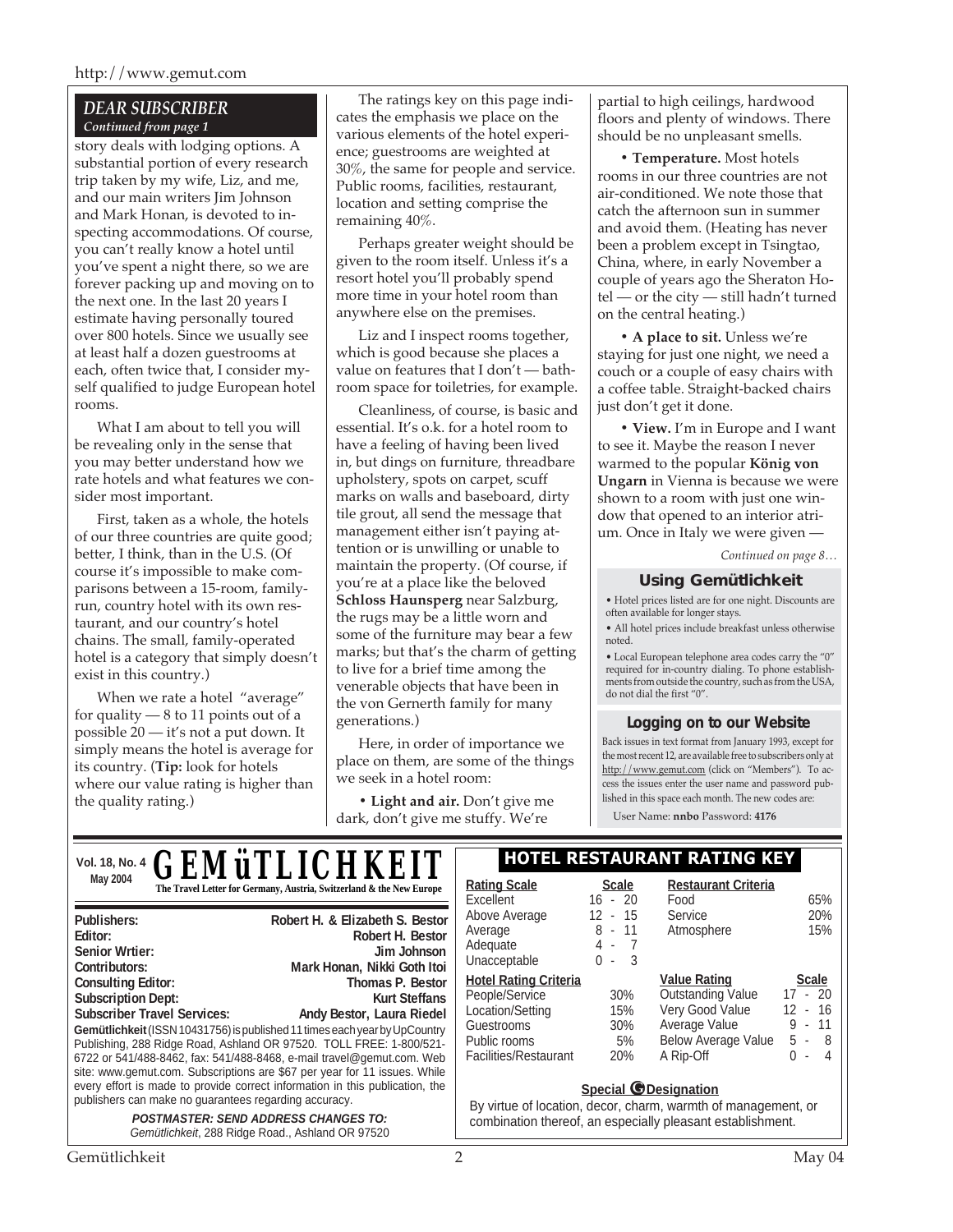# *BONN*

## *Continued from page 1*

traveler? The old city that has drawn tourists for decades is as beautiful and vibrant as ever. Public transportation is comprehensive and inexpensive. Lodging is plentiful and for all budgets. Ethnic food choices are many and upscale restaurants abound. Cultural activities are almost constant, as if the city has tried to overcompensate for perceived shortcomings. New museums have been built and existing ones expanded.

Indeed, Bonn could easily be called the "Museum City." Its 14 major museums, many in the so-called Museum Mile, include the **Bonn Art Museum**, the **Art and Exhibition Hall of the Federal Republic of Germany** (*Bundeskunsthalle*), and the **German History Museum** (*Haus der Geschichte*).

If only for this latter museum, Bonn is worth a visit. The *Haus der Geschichte* concentrates on contemporary history from 1945 to the present and incorporates East, West and unified Germany. The compelling permanent exhibit, with more than 4,000 items from stamps to jeeps, follows a chronological storyline that confronts museum-goers with nostalgia, sadness, terror and celebration. It's a part of most visitors' lives.

Still, Bonn is more famous for its history. Even a two-hour walk gives a good overview of the Old City. Starting at the train station, stop first for maps and brochures at the nearby Bonn Tourist Information Office *en route* to the **Bonn Cathedral** (*Münster*). With its five towers and blend of Romanesque and Gothic elements, the imposing basilica was completed before the more famous Cologne Cathedral was even started. Then continue across the Cathedral Square past the Beethoven statue and along narrow medieval alleys — like the Mouse Path — to the Market Square. Here the view opens to the magnificent, rococo **Rathaus**, which dominates the eastern end of the triangular marketplace.

It's just a few blocks to the **Beethoven House**, where the composer was born in 1770. The museum

#### **Bonn Basics**

**Population:** 300,000

**Elevation:** 60 meters (197 feet)

**Tourist Office:** Windeckstraße 1, D-53103 Bonn, tel. +49/228/77 50 00, fax: 77 50 77, email:bonninformation@bonn.de, web: www.bonn.de/tourismus

Bonn Regional Tourism, Ahrweiler, Adenauerallee 131, D-53113 Bonn, tel. +49/ 228/910 4132, fax: 910 4177, email: freizeit@bonn-region.de, web: www.bonn-region.de.

> miles miles

#### **Driving Distances:**

| Cologne   | $29km/18$ miles   |
|-----------|-------------------|
| Frankfurt | 175 km / 109 mile |
| Munich    | 557 km/348 mile   |
| Koblenz   | 88 km/55 miles    |
| Trier     | 160 km / 99 miles |

**Best Buy**: The **Bonn Regio Welcome Card**, available at tourist offices, as well as at many hotels and attractions, offers free entry to most museums, free travel on regional trains and buses, and reduced prices on boat tours, sightseeing tours and some hotels. Prices are €9 for one day, €14 for two days and €19 for three days, and it's only double those prices for families of two adults and two children to age of 14, or for three adults.

presents a sense of life in 18<sup>th</sup>-century Bonn and a collection commemorating the composer's life and works. A new archive slated to open later this spring will give visitors computer access to Beethoven's original manuscripts, first editions and correspondence.

The Rhine is just four blocks away, and the **Alter Zoll**, the medieval customs house, offers one of Bonn's best views to the river.

From here, it's back through the **City and Palace Gardens** past the University — the former Baroque Royal Residence — to the train station. Those with more energy can continue up the Rhine. The promenade in Bonn is the Rhine's longest and extends 29 kilometers (18 miles) south past the district of Bad Godesberg. It's a pleasant walk past baroque buildings, villas from the early 1900s (when this stretch of riverfront was known as the "Rhine Riviera"), the 19<sup>th</sup>-century **Palais Schaumburg**, and many former government buildings.

The walk continues to the "Rheinaue," an extensive park with rolling hills, waterfalls, Japanese garden, ancient trees and lakes lined with weeping willows. It's hard to believe that it's all artificial. From here, head

back on foot or take the subway (lines 66 or 68) for the short ride back to the city center.

## **Districts and Villages**

The city consists of four districts and 51 villages. Poppelsdorf and the Südstadt (South City), developed between 1860 and 1914 for the newly wealthy, offer their share of elegant villas. It's just a 10-minute walk down the Poppelsdorfer Allee from the Residence to the **Poppelsdorf Palace**, the former summer home of Elector Clemens August, where the parkland is now a **Botanical Garden**. The surrounding neighborhood has delightful sidewalk cafés, casual restaurants, bistros and shops that those who stay in the *Altstadt* will never see.

Fashionable Bad Godesberg, once a popular spa town, is still dominated by **Godesburg Castle**, the first of the romantic Rhine castles. Within the town, the village of Muffendorf offers a treasure of enough winding alleys and medieval buildings to impress even a Rothenburg fan. Take a break for wine and regional cuisine at the **Weinhaus Muffendorf**, (Muffendorfer Hauptstrasse 37, D-53177 Bonn-Bad Godesberg, tel. +49/228/33 02 39).

#### **The Region**

The **Siebengebirge** hills are one of Germany's favorite hiking destinations and its oldest nature preserve. Hike to the 13<sup>th</sup>-century **Löwenburg Fortress** and its view of five other hilltop castles.

One place to enjoy the view and have a meal or snack is from the **Löwenburger Hof** (tel: +49/223/24446, fax: 22837, email: info@loewenburgerhofe.de, web: www.loewenburgerhof.de).

The **Ahr Valley** (see Gemüt, July 1998) is about 25 km (15 miles) to the west of Bonn and easy to reach by car, train or bike. The region's more than 600 vintners make it Germany's largest producer of red wine. The medieval town of Ahrweiler features well-preserved town walls, four gatetowers and three turrets from the 13<sup>th</sup> and 14<sup>th</sup> centuries

Ahrweiler also includes one of the best preserved Roman sites north of the Alps. The **Museum Römervilla** (Roman Villa) (Am Silbergberg 1, D-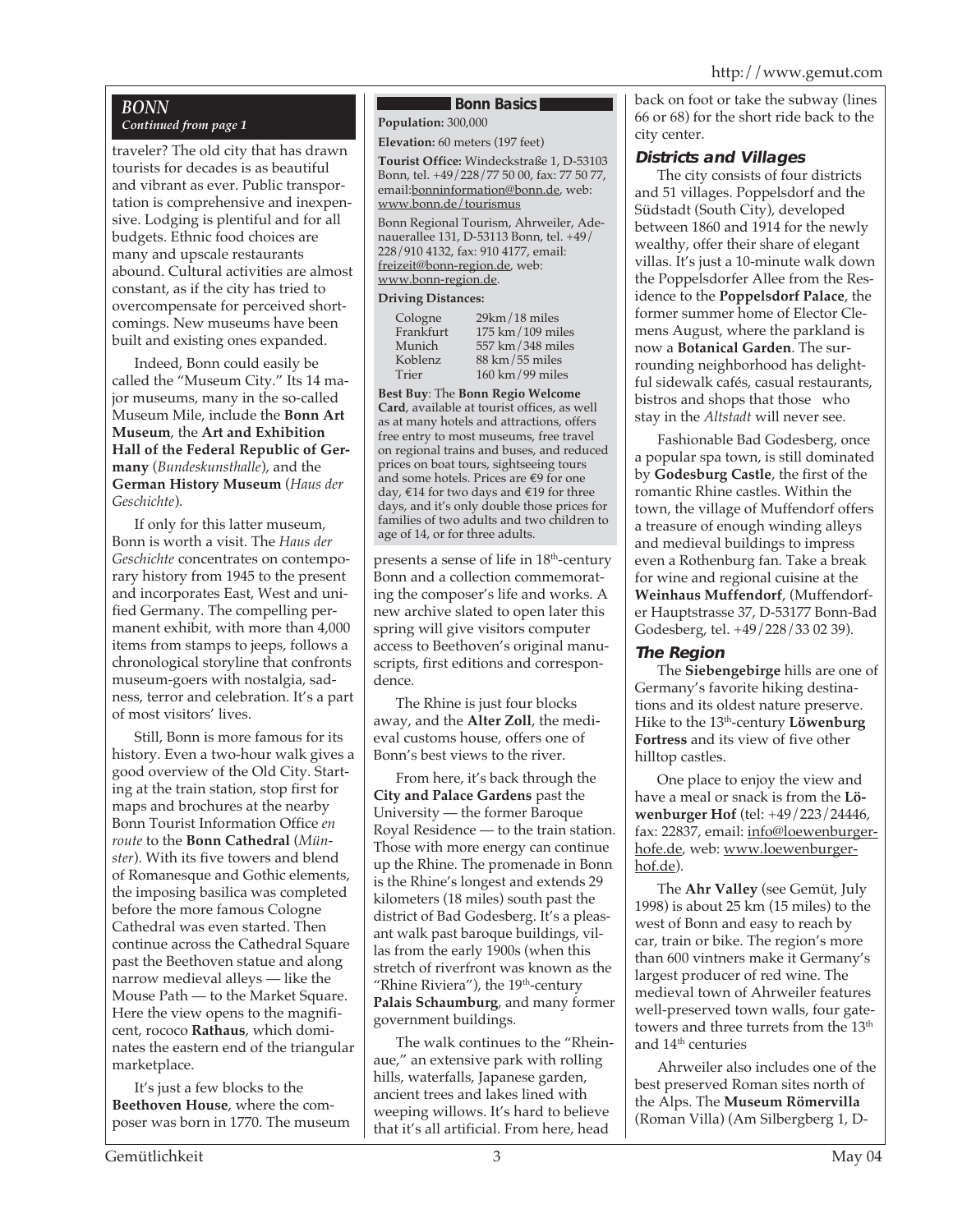53474 Bad Neuenahr-Ahrweiler) is a country mansion built in the 2<sup>nd</sup> century, when the area was governed as a Roman province.

#### **Along the Rhine**

Many Rhine lovers restrict their exploration to the famed portion between Bingen and Koblenz, but the Bonn region has its share of castles, wine villages and medieval towns.

One of the most beautiful, Linz, contains more than 240 half-timber homes as well as a 14<sup>th</sup>-century castle and 16th-century town hall. In the lower town, look to the second floor (the German first floor) for small escape doors used during high floods. Crafts lovers should stop at the glass blowers for a demonstration and possible purchase.

Near where the Ahr enters the Rhine is an impressive and sobering site: the **Bridge at Remagen**. It collapsed near the end of the war, taking with it many Allied soldiers who had fought hard to wrest it from the Germans. There's a recorder built into the wall and for a euro you can hear the history in English.

The **Köln-Düsseldorfer Steamship Line** offers cruises from Bonn including full-day tours to the Middle Rhine and **Lorelei** between Koblenz and Rüdesheim. Although it looks a bit kitschy, the **Bonner Per-**

#### **Key Websites for the Traveler**

**• www.gemut.com** Gateway site for travelers to Germanic Europe, including car rental, rail passes, hotel bookings, traveler feedback, travel tips and past issues (free access to back issues for subscribers; see log-on info on page 2).

**• www.viamichelin.com** The Michelin database of hotels and restaurants plus great interactive trip planning tools.

**• www.travelgearnow.com** Guidebooks, maps, travel accessories, luggage, all at 10% off for subscribers.

- **www.webflyer.com** Informative frequent flyer forums make this a must for air travelers.
- **bahn.hafas.de/bin/query.exe/en** German rail. Train
- schedules throughout Europe, not just Germany.
- **www.sbb.ch/index\_e.htm** Swiss and European rail schedules.
- **www.ski-europe.com** Top web resource for skiers with much data on Alpine resorts.
- **www.myswitzerland.com** Website of Switzerland's national tourist authority.
- **www.germany-tourism.de** Germany's national tourist authority.
- **www.austria.info/us** Austria's national tourist authority.
- **http://www.hhog.de** Website for an alliance of historic German cities.

**sonen Schifffahrt** line's "Moby Dick" offers perhaps the best viewing from its deck and its glass-enclosed panorama lounge. (For timetables see "Sightseeing/Romantic Rhine" at www.bonn-region.de.)

The ship, made to look like a cruising whale, commemorates the strange 1960s visit of a Beluga whale that strayed 248 miles up the Rhine and lingered near the German parliament buildings for a few weeks before heading north to the sea.

# **Lodging**

#### Gästehaus Petersberg

The five-star Gästehaus Petersberg, located in the hills a few miles up the Rhine from Bonn, is a superb setting for modern history buffs. It was here that Neville Chamberlain met with Hitler in 1938. After the war, the hotel served as headquarters of the Allied High Commissioners and in 1949 Konrad Adenauer signed the agreement which significantly restored German sovereignty. Fifty years later, the Kosovo Peace Accord was signed here.

In 1978 it was purchased by the government as the new official residence for state guests. Queen Elizabeth II, Mikhail Gorbachev, Boris Yeltsin, Tony Blair and Bill Clinton have all been guests. (Ask the staff about how Leonid Brezhnev "borrowed" and crashed the state Mercedes.) Today, the hotel is operated by Steigenberger. There are two sections — public and state — and, when the state section isn't being used, guests can book rooms there as well. During some highly secure events, the entire complex may be closed to private guests. Rooms are small but sumptuous, service impeccable, and guests can live like royalty — literally.

Even for non-guests, the Petersberg is a worthy goal for hikes up the Siebengebirge, with a welcome — if not inexpensive — stop at the hotel's **Bistro Café**. Views are superb in nearly all directions; the Rhine, other peaks, even to the Cologne Cathedral.

**Contact:** Gästehaus Petersberg, D-53639 Königswinter, tel. +49/2223/ 74-0, fax: 74-443, email,

info@petersberg.steigenberger.de, web: www.gaestehaus-petersberg.de. **Daily Rates:** Singles €170-195, doubles €250-275, suites €500 (park view) €1300 (state guest suite with Rhine view) Last-minute "bargains" are often available on weekends. **Rating:** QUALITY 19/20, VALUE 18/20

#### Hotel Garni Jacobs

If you don't mind a pleasant 12 minute streetcar ride to the city center and train station, you can get a spacious room apartment, actually — in the pleasant Bonn neighborhood of Kessenich for barely €50 a person. This gem, unknown to most tourists, is a favorite of delegates to international conferences. The hotel is actually 52 rooms in three separate buildings. **EDITOR'<sup>S</sup> CHOICE**

Among Bonn's most attractive accommodations is Apartment 2 on the third floor of Bergstrasse 85-87. It occupies nearly half of one floor and includes dining room, kitchen, bathroom and large double bedroom. A wide private balcony, lined with windows, runs the length and width of the apartment. The building and apartment are modern but rooms have a relaxed and rustic feeling, thanks in great part to solid wood furniture, warm colors and lots of fabric. Though there is some traffic noise, the bedroom overlooks quiet courtyards. It's perfect for a couple who wants to spread out or for a small family. The neighborhood has plenty of small ethnic restaurants, some shops and quick access to hiking in the Venusberg. The tram stops near the building, and the streets are safe by day and night.

A surprisingly varied and extensive breakfast buffet is served in an adjacent building — a much older structure with exposed beams and decorated with farm and winery implements.

**Contact:** Hotel Garni Jacobs, Bergstrasse 85-87, D-53129 Bonn, tel. +49/ 228/232822, fax: 232850, email hotelgarni-jacobs@t-online.de, web www.hotel-jacobs-garni.de **Daily Rates:** Singles €45-70, doubles €80-110; about 25 percent lower on weekend. **Rating:** QUALITY 13/20, VALUE 17/20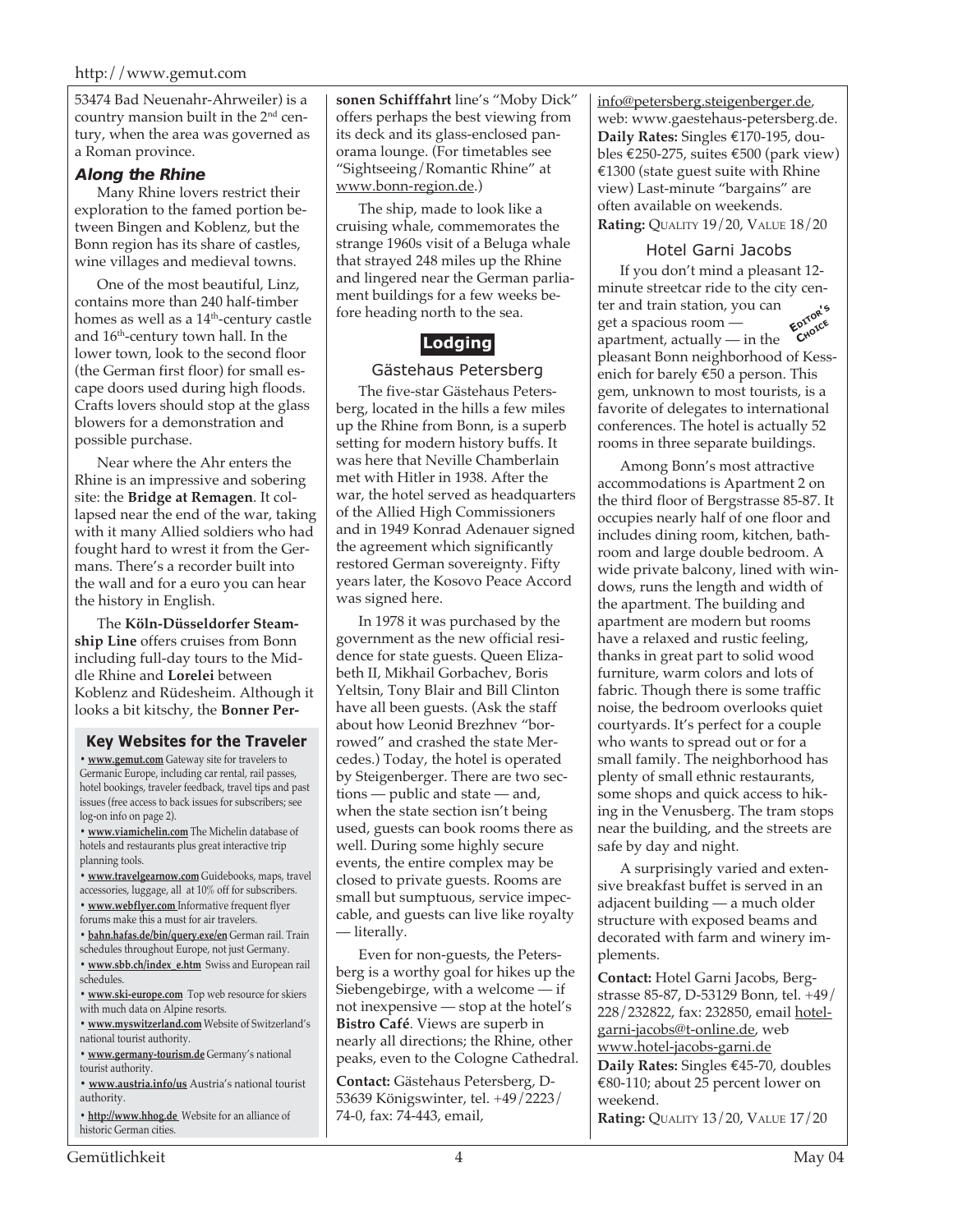## Kaiser Karl Hotel

The chic Kaiser Karl is a hidden treasure in a quiet neighborhood in Bonn's North City, a 15-minute walk to the train station or seven minutes to the pedestrian zone. The 42-room, four-story hotel feels like the upscale townhouse it once was. Guests ring the doorbell, walk through solid wooden doors, and are greeted by a receptionist who points to a leather chair. Registration takes place over an antique wooden desk. The staff greets you by name each morning and welcomes you home in the evening.

The parlor-style lobby offers the hotel's international clientele comfortable couches and plenty of newspapers. The breakfast area features rattan chairs and tables, marble walls and crystal light fixtures. Guest rooms are lush, spacious and stylish with antique furniture complemented by unusual art. There's liberal use of marble in the bathrooms. With its separate sitting area, room 23 is especially comfortable .

**Contact:** Kaiser Karl Hotel, D-53119 Bonn, Vorgebirgstrasse 56, tel. +49/ 228/65 09 33, fax: 63 78 99, email info@kaiser-karl-hotel.de, web www.kaiser-karl-hotel.de **Daily Rates:** Singles €145-160, doubles €145-230, suites €250-650; discounts of 50 to 70% weekends and during August. Breakfast buffet €13. **Ratings:** Quality 17/20 Value 16/20

## Dorint Sofitel Venusberg Bonn

At the top of the Venusberg, Bonn's local "mountain," the elegant Dorint makes the city seem distant. If not for the stunning views down to Bonn, this five-star property could be mistaken for a modern wilderness lodge. It's surrounded by parks, woods and hiking paths and has the feel of a country house. The hotel forms a horseshoe, and both the terrace and many east-facing rooms offer balconies that look to the distant Rhine. It's a five-minute wooded walk to the bus stop, and impatient travelers (or those with mobility problems) may require a car or taxi. Its 55 rooms are spacious and wellappointed. Rooms 224 and 225 have superb views and balconies.

**Contact:** Dorint Sofitel Venusberg Bonn, An der Casselruhe 1, D-53127

# **PUBLISHER'S TRAVEL JOURNAL: BONN**

*This month's lead story on Bonn story was researched and written by senior writer, Jim Johnson, who recently spent several weeks in the city. Late last fall Gemütlichkeit publishers, Bob and Liz Bestor, stopped over for a couple of days on their way from Paris to Berlin. Here are relevant excerpts from Bob's trip journal.*

■ Saturday, Nov. 29, 2003: Our Bonn headquarters is the mid-priced Sternhotel on the main square next to the Rathaus. This is Beethoven's town and his museum is just around the corner. Our room, 307, is more than twice the size of our Paris digs, has separate toilet and shower rooms and noise-tight oriel windows over the square. The fully glassed-in shower enclosure is particularly welcome.

The Bonn holiday season is in full cry. The streets are jammed. We wander a Christmas market spread over the old town's streets and squares. Near the **Münster**, a six-piece Dixieland band wails from a portable stage. At the opposite end of the square are a ferris wheel, some kiddie-cars and a slide. The dozens of booths have plenty of customers but none are more popular than those selling *Glühwein*. It's three euros a glass and we plunk down our money. It's 8pm, 40 degrees with a chilling breeze and the hot, spicy red wine is just the ticket. We stand for a few minutes, sipping, watching and listening. It's good to be back in Germany. A few yards away a Greyhound-size police bus is a warm haven for bored cops. It's a lively gathering but peaceful. We do dinner at the traditional **Im Bären**, finding two open seats at an already-occupied table where we are greeted with a warm *Guten Abend* and nods of the head. Calves liver with fried onions is 9 euros and four-tenths of a liter of the local Kölsch *vom fass* is 2.5 euros.

■ **Sunday, Nov. 30, 2003:** The Hallelujah Chorus on the breakfast room stereo matches my mood. It's the best night's sleep so far and there is *Muesli* with yogurt and fresh fruit to put on it. Liz is not so ebullient. Some sort of bug has done her in and she fiddles with her food before pushing it away. Nevertheless, she's game for the **Beethovenhaus Museum**. It's just around the corner from the hotel, in a restored house where he supposedly was born and lived the first 12 years of his life. We're in and out in 45 minutes and I'm a little disappointed. LVB is a favorite composer and I expected more — his music piped into every room in the museum, for starters. There are some compelling items: a viola and the remains of an organ, both of which he actually played, some documents in his own hand, and the clumsy, pathetic ear horns he employed as early as age 30 in a futile attempt to beat encroaching deafness. The death and life masks near the opening to the tiny, low ceilinged room where he was born are also poignant, but it's not enough. The guy was a GIANT and the few small rooms and their modest exhibits just don't do him justice.

There's other evidence that LVB is under-appreciated in his home country; just out today are results of a poll to name the greatest Germans of them all (no Nazis allowed). Konrad Adenauer led a top-10 list that included Karl Marx, Einstein, Goethe, and Martin Luther but not Beethoven. Remember folks, Hitler was an Austrian, and Beethoven, even though he achieved fame in Vienna, was a German.

We take another lap around the Christmas Market, but Liz is out of gas and so it's back to the room. From the ever-pleasant front desk guardian I get directions to the nearest open Apoteke and set off in search of something that might make her feel better. For \$16 the pharmacist sells me a potion that I have no doubt requires a prescription in the U.S. One pill and it's lights out. Four hours of shut-eye and she's ready to go back in the game. We head for the **Münster** and a 4pm concert by a local orchestra. It's 3 euros. We find a pew with an obstructed view but close to the action. There are no stringed instruments but lots of kettle drums, cymbals and a powerful organ. We hear the music of Bach, Tchaikovsky, and Schubert, but nothing from the local guy, Beethoven.

Dinner at **Grand Italia** is 77 euros including a bottle of Gattinara (Italian red) and dessert. Recommended. Liz eats and is obviously on the mend.

Gemütlichkeit 5 May 04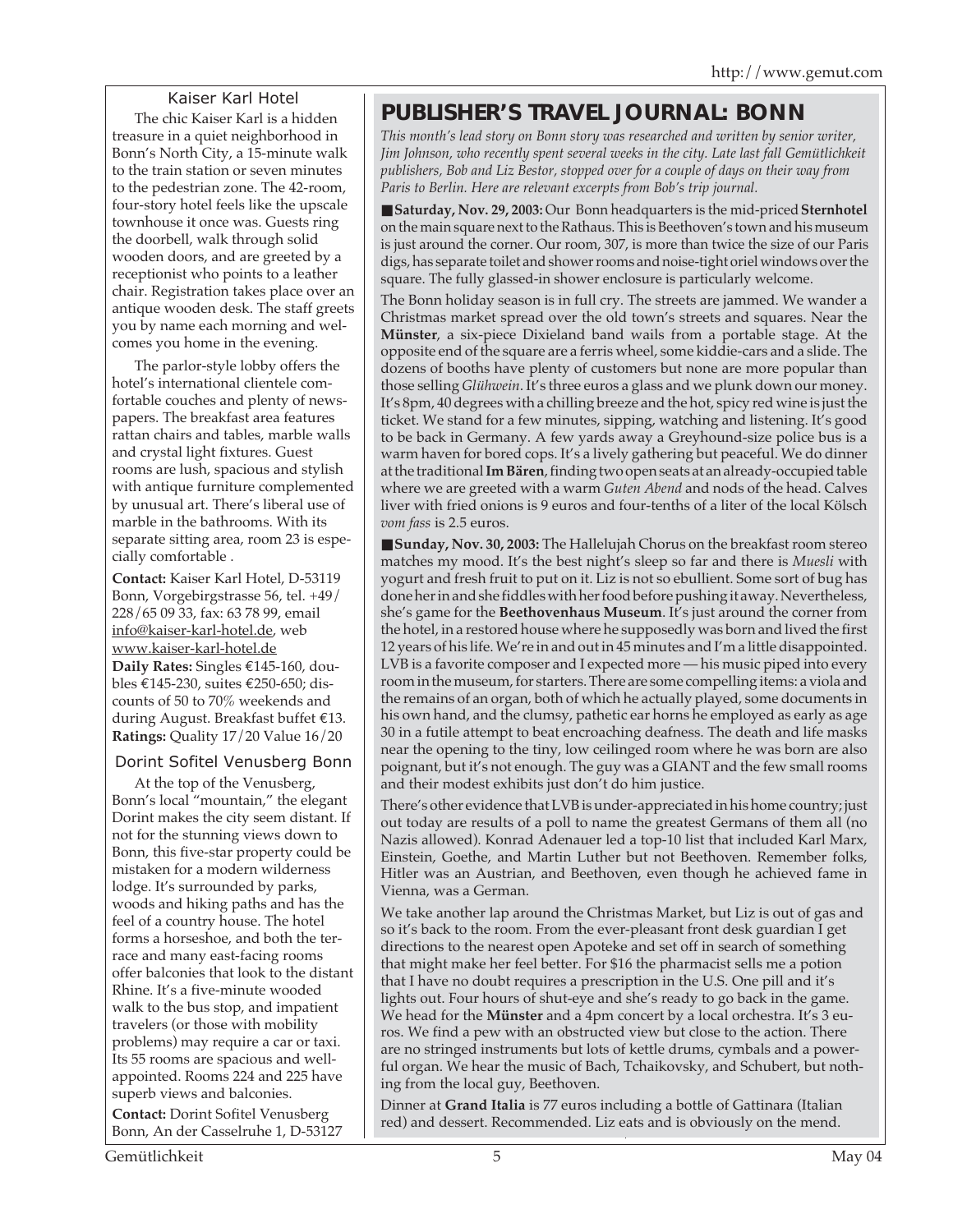#### http://www.gemut.com

Bonn, tel. +49/0228 288-0, fax: 288-288 **Daily Rates:** Singles and doubles €170-230, suites €360-607. Breakfast €18. Internet rates as low as €140. **Ratings:** QUALITY 17/20, VALUE 16/20

#### Sternhotel

Occupying prime real estate on the Market Place immediately next to the Town Hall is the staid but comfortable Sternhotel. It's 17th century facade has probably appeared in more tourist photos than any other hotel in Bonn. It's ideal for travelers who enjoy strolling from their front door to the attractions, excitement and charm of the Old Town.

Guestrooms come in two styles: "classic" rooms feature hardwood floors, Oriental rugs, antique furnishings and buff-colored walls; "modern" chambers are decorated in warm, Mediterranean-style. Doubleglazed windows permit almost total quiet. All rooms are spacious and most are bathed in light from double windows. And, although there's no courtyard, an inner atrium makes inner-city activity seen miles away.

**Contact:** Stern Hotel, Markt 8, D-53111 Bonn, tel.+49/0228/72670 (US toll-free 1-800-650-8028), fax: 7267 125, email info@sternhotel-bonn.de, web www.sternhotel-bonn.de. Proprietor: Clemens-Pascal Lutzke. **Daily rates:** Singles €95-125, doubles €135-165; weekends without conventions, single €69, double €85 **Ratings:** QUALITY 15/20, VALUE 15/20

#### Hotel Kurfürstenhof

The Kurfürstenhof offers good value within a two-minute walk of the train station. Located between the *Altstadt* and the fashionable Südstadt (South Town), it's just off Poppelsdorfer Allee and faces Poppelsdorf Palace. Surrounded by *Jugendstil* houses once owned by the city's upper middle class, the hotel's guestrooms are clean, modern and straightforward with pleasant furnishings, adequate space and the key necessities (TV, phone, shower and WC), but no frills. One nice touch is the rooftop terrace.

**Contact:** Hotel Kurfürstenhof, Baumschulallee 20, D-53115 Bonn, tel. +49/ 0228/98 505-0, fax: 63 20 45, email info@kurfuerstenhof-bonn.de, web www.kurfuerstenhof-bonn.de

**Daily rates:** Single €65-85, double €85-115, including off-street parking. **Ratings:** QUALITY 12/20, VALUE 14/20



#### Der Wasserträger

Named for the prince-elector's water carrier who lived there in the 18th century, the hotel is in a beautifully renovated building near Poppelsdorf Palace. The brick-arched cellar with torch-like lights creates a peaceful and nostalgic "Old Bonn" setting.

Prices appeal to student budgets with many entrées under €10, including field salad with mushrooms sautéed with bacon, fresh vegetables baked with cheese, noodles with basil and Gorgonzola, carpaccio with tomatoes and mozzarella and potato soup with bacon. A bit more expensive are dishes such as poached salmon in Riesling-butter and pork medallions in tarragon sauce.

**Contact:** Der Wasserträger, Clemens-August-Strasse 13, D-53115 Bonn, tel. +49/228/658787.

**Rating:** QUALITY 12/20, VALUE 15/20

## Bastei

This restored 19th-century station house of the Köln-Düsseldorfer Steamship Line, offers four settings for casual dining. The main space is upstairs in the old station house and in an enclosed glass patio.

The attractive decor is complemented by a view to the Rhine and Siebengebirge hills.

The cooking has a Mediterranean flair and offers various risottos and a variety of pasta dishes.

In good weather enjoy outdoor dining and lighter fare on the terrace or in the beer garden, or join joggers and cyclists at the street café. Although the Bastei is pleasant at any time, there's a sublime pleasure to candlelight dining as darkness falls across the Rhine Valley, the lights of barges ripple off their stern wakes, and the sunset reflects against the silhouette of the Drachenfels fortress.

Expect to spend  $\epsilon$ 8-17 upstairs, snack prices in the outdoor spaces.

**Contact:** Bastei, Von-Sandt-Ufer 1/ Corner of Rheinallee, D-53173 BonnBad Godesberg, tel. +49/228/368/ 0433 34, fax: 368/0435, email: basteibonn@aol.com, web www.bastei a-bonn.de **Ratings:** QUALITY 13/20, VALUE 15/20

### Weinhaus Gut Sülz

The Weinhaus Gut Sülz is in a rustic, 17th-century vintner's manor house at the edge of a family vineyard. As with many wineries, the dining choices are somewhat limited; a basic menu of sausages, cheeses and meat plates.

The emphasis, of course, is on wine and there is an extensive list from the vineyard, the region and the country.

Inside, the dining is warm and intimate. Guests can also choose to sit on the terrace or at trestle tables overlooking pastures where horses graze.

The restaurant is open weekdays from 4pm, weekends and holidays from 2pm. It's a 20-minute ride by U-Bahn across and up the Rhine to Oberdollendorf, and then a short and scenic walk to the restaurant. If you go too far, you find yourself climbing the hillside vineyard — not an altogether bad idea.

**Contact:** Weinhaus Gut Sülz, Bachstrasse 157, D-53639 Königswinter-Oberdollendorf, tel. +49/2223/3010 **Ratings:** Quality 14/20, Value 15/20

## Weinwirtschaft Böllchen

as the most charming restau-<br>**rant in the Bonn area and per-CHOICE** During a recent dinner, some local residents were overheard referring to the Weinwirtschaft Böllchen rant in the Bonn area and perhaps its best-kept culinary secret. If there's hyperbole in the statement, it's minimal. Located in a half-timber home in the Rhine-side village of Rhöndorf, the Böllchen's setting is rich with dark woods, antiques, old prints and artwork. Lanterns glimmer. The menu, which features regional and seasonal specialties, changes frequently and is posted on blackboards. Wine is a central focus and there is a courtyard garden for pleasant outdoor dining.

**Contact:** Weinwirtschaft Böllchen, Rhöndorfer Strasse 33, D-5340 Rhöndorf, tel. +49/22 24/4365. **Ratings:** QUALITY 16/20, VALUE 16 /20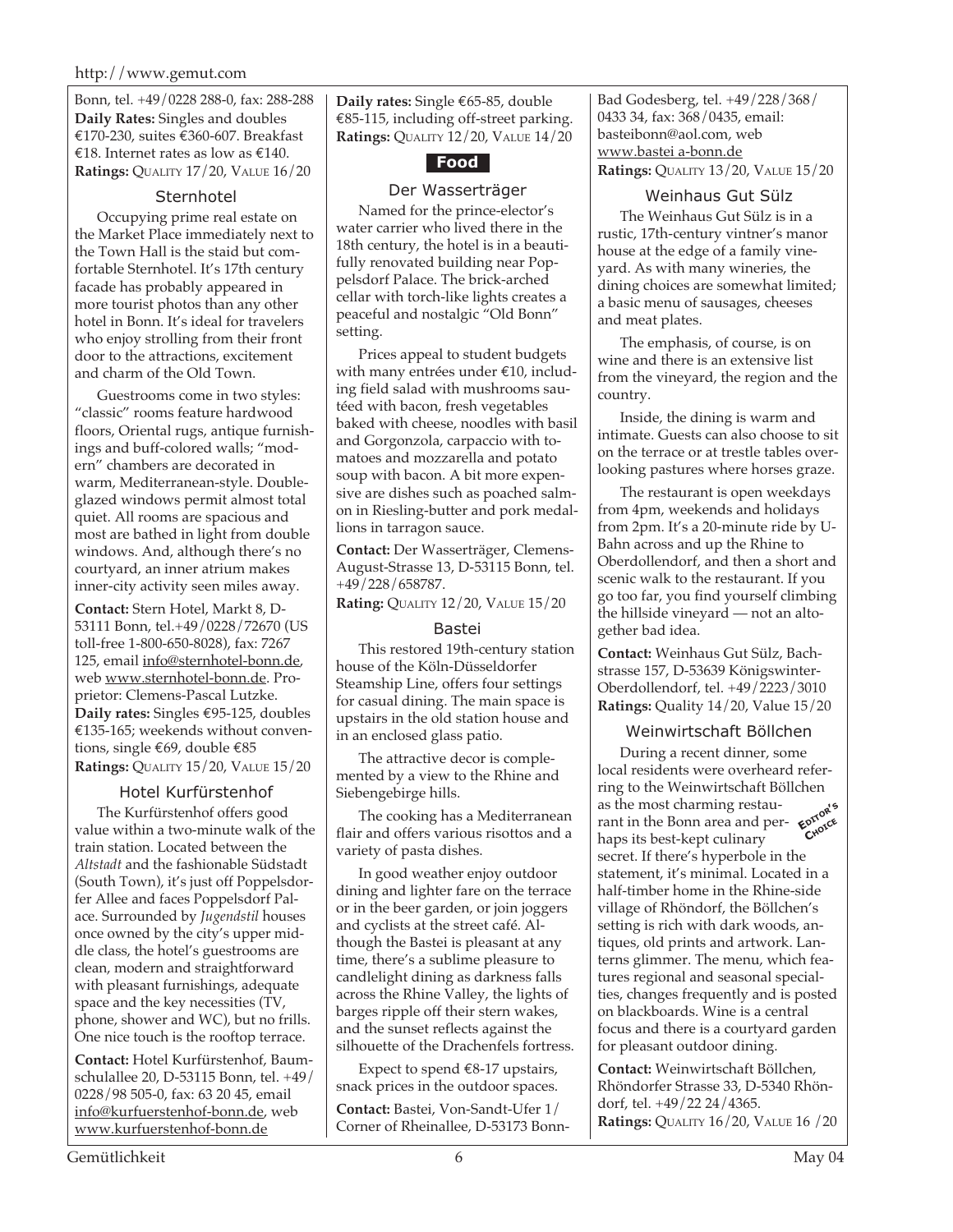| <b>Rail Pass</b><br><b>vs. Car Rental</b><br>Per person,<br>per day costs |      | Razic General Radio<br>Cartonical Contract | Railway 1480 |      | Carl Kopies String | Railways Rep O<br>Repilled Marie |      | List<br>Cartonal Maria | Reit du Grand Davis<br>Railway Mary |      | Raiz, a contrator da |
|---------------------------------------------------------------------------|------|--------------------------------------------|--------------|------|--------------------|----------------------------------|------|------------------------|-------------------------------------|------|----------------------|
| 21 days Car/10 days Rail \$26                                             |      |                                            |              |      |                    | \$24 \$35 \$28 \$32* \$48* \$33  |      | \$23                   | \$33                                | \$50 |                      |
| 14 days Car/8 days Rail                                                   | \$28 | \$26                                       | \$37         |      |                    | $$30$ $$32^*$ $$48^*$            | \$35 | \$23                   | \$33                                | \$50 |                      |
| 7 days Car/5 days Rail                                                    | \$28 | \$31                                       | \$44         | \$30 | $$38^*$ \$57*      |                                  | \$36 |                        |                                     |      |                      |

*This table's prices are based on two persons traveling together and assumes rental of a midsize car, manual transmission, not picked up at an airport or rail station, and includes value added tax and \$125 per week in parking and fuel costs. All rail prices are based on "flexi" passes (the specified number of days must be used in a one or two-month period), though in Switzerland a consecutive day pass may often be a better choice. The 8-day consecutive pass in Switzerland is \$26 per day second-class and \$38 first-class. The per day, per person costs for the 15-day consecutive pass are \$16 second-class and \$25 first-class, and for the 22-day consecutive pass it's \$13 second-class and \$19 first-class.*

### *CAR VS. RAIL Continued from page 1*

Add other countries to your itinerary, however, and the equation changes in favor of the car; the per day, per person cost of an 8-day, 3-country, first-class Eurail Selectpass is \$50.

For those who restrict their travel only to Switzerland, and plan to move about the country on an almost daily basis, the consecutive day passes are exceptional value. For example, the 22-day consecutive pass is \$13 per person, per day in second-class and \$19 first-class. A three-week rental of a midsize car will cost about \$56 per day, or \$28 each for two persons

Cost, of course, is just one factor in the car/rail decision and for many not the most important. Some readers have told us they'd rather eat ground glass than drive a car in towns like Munich and Salzburg. Others simply prefer rail travel's relaxed style. There are also practical advantages. The traveler who wants to get from Ham-

## Restaurant Rolandsbogen

Travelers and residents have been coming to the hillside **Restaurant Rolandsbogen** for more than 100 years to enjoy the stunning view across the Rhine to the Drachenfels. Today, the attraction is the extensive wine list – including many reds from across the river – and superb cuisine recognized by *Michelin* and *Gault Millau*. Many dishes are prepared on the terrace grill. **EDITOR'<sup>S</sup> CHOICE**

The restaurant is on the ruins of a 12<sup>th</sup>-century fortress built to protect

burg to Munich in one day goes from city center to city center in a stressfree, five hours, 59 minutes. For the auto traveler it's a seven-hour run in average traffic. Reading and dozing for six hours on a quiet train delivers the human body and spirit in far better condition than seven hours in a rental car on the Autobahn.

Still, when two or more are traveling together and more than one country is involved, the car is almost always the least expensive choice. And nothing offers the flexibility of your own car. When it comes to romance, even auto travel has it moments; cruising with the windows down through green, rolling countryside over almost deserted backroads has a charm of its own.

In the end, we can't make your car/ rail decision; only shed light on some of the elements involved. A choice that works for many — though not costefficient — is a combination of the two; rail for trips between distant cities and rental cars at the destinations. ĨX.

the Nonnenwerth Monastery, which still stands on the island below. The ancient stone *Rolandsbogen* (Roland's Arch) is located in the middle of terrace. The setting is both elegant and reminiscent of a bygone era.

Entrées range from €14 to €22 and include creative choices such as beef filet with gnocchi, duck and pheasant with celery puree, herb-crusted lamb with Mediterranean vegetables, and *Sauerbraten* of bass with radicchio and white raisins. Smaller budgets or

*Continued on page 8…*

# **Rail Pass News & Buying Tips**

■ **New Rail Passes:** To their credit, **Rail Europe** keeps creating new products. With each new pass they take one more step in giving consumers no more than exactly what they need. A few years ago if you wanted to travel only in Germany, Austria and Switzerland, you had to purchase the 17-country Eurailpass. New this year are the France 'n Switzerland Pass and the Switzerland 'n Austria Pass (for prices see page I-3).

■ **Rail Discounts for Seniors**?: The truth is there are none when it comes to passes that are good for travel in Germany, Austria and Switzerland. Discounts are available, however, when purchasing point-to-point tickets in Europe. But a rail pass purchased in the U.S. prior to departure is usually a better deal for the traveler who wants to take more than a couple of medium-length trips — Munich to Frankfurt, for example.

■ **Flexipass Passes Not Always Best:** Take a close look at the flexi vs consecutive pass in instances where both are offered. In Switzerland, for example, you pay \$196 for a second-class flexi pass and \$240 for a pass that lets you travel eight days in a row. That's \$11 per day for four more days. And with a consecutive day pass you never have to worry about whether to use one of your precious days on a short trip, because for the duration of your pass every trip is covered.

■ **Travel Longer, Travel Cheaper:** Passes get incrementally cheaper as you add more days. For example, the second-class German Twin Pass is nearly \$34 a day for the first four days but only \$18 per day after that.

■ **First-Class vs. Second-Class:** The difference is not so pronounced as with air travel, but there *are* differences: in second-class, four seats occupy the same space occupied by three more comfortable first-class seats; and, since first-class is more expensive, it is less crowded.